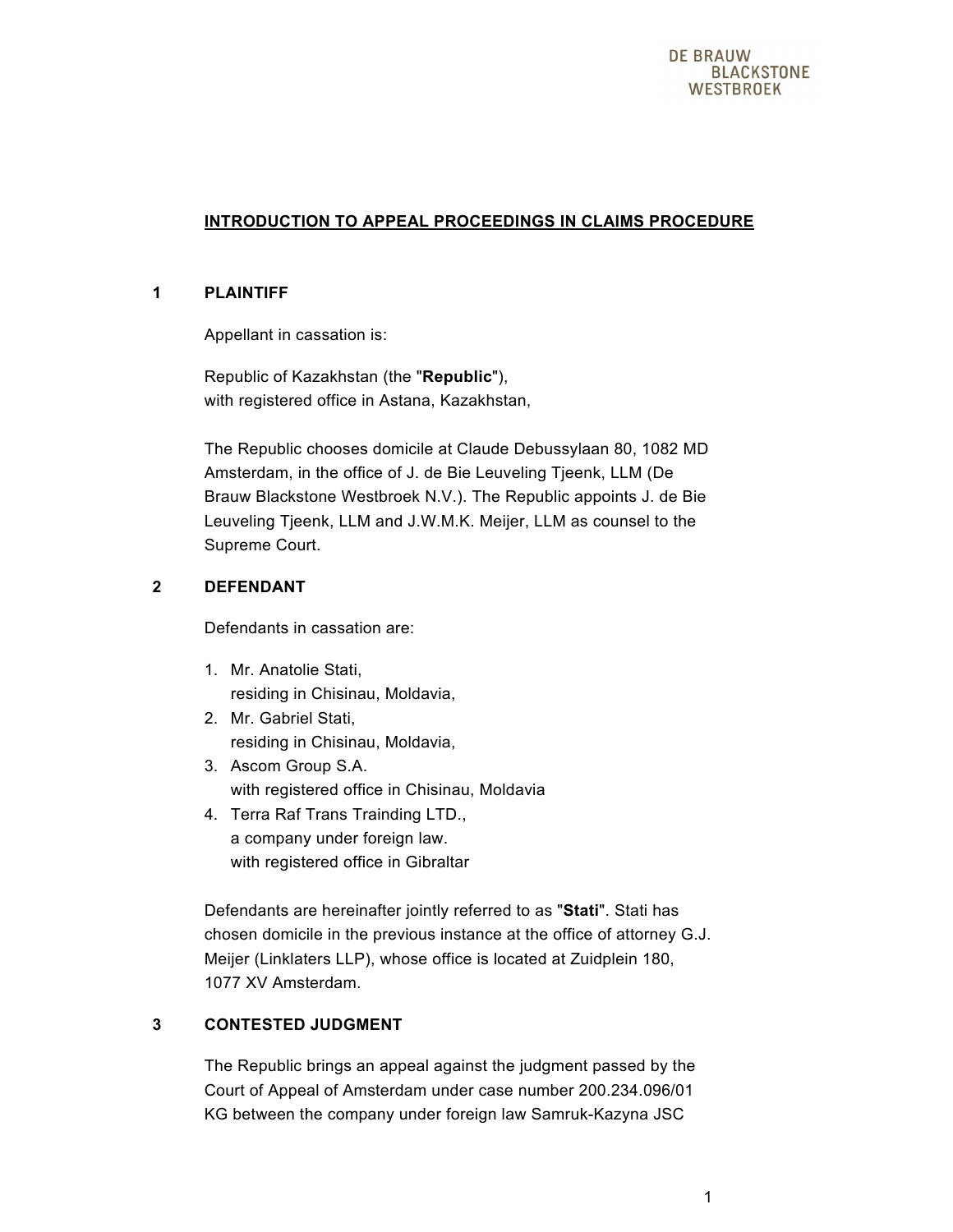("**Samruk**") as appellant, The Republic as joined party and Stati as respondent and that was pronounced on 7 May 2019.

# **4 COMPETENT COURT**

This appeal in cassation will be handled by the Supreme Court of the Netherlands, Korte Voorhout 8, 2511 EK The Hague.

# **5 FINAL APPEARANCE DATE**

Stati can, represented by an attorney with the Supreme Court of the Netherlands, appear in these proceedings no later than on Wednesday, thirty-one July 2019 (31-7-2019). It is hereby pointed out to Stati in cassation that the single-judge civil section of the Supreme Court will hear the cases, mentioned in the overview of cases referred to in article 15 of the Order of service for courts decision, on Fridays as mentioned in chapter 1 of the Procedural Regulations Supreme Court of the Netherlands at 10:00.

# **6 GROUND FOR APPEAL IN CASSATION**

The Republic puts forward the following ground for appeal in cassation against the judgment: violation of the right and/or failure to observe formalities under penalty of nullity, because the court of appeal has delivered judgment in the manner described in the operative part of that judgment and on the grounds mentioned in the body of the judgment, this for the following reasons, if necessary to be assessed in conjunction.

## **Part 1**

Part 1 is directed against the opinion of the court in ground 3.6 about immunity from jurisdiction.

The court has rejected the appeal on immunity from jurisdiction in the first instance, because the argument of Samruk in this regard lacks an actual basis. Other than Samruk would have argued, the judge in interlocutory proceedings, according to the court, has not held that the Republic has misused by incorporating Samruk, but he has held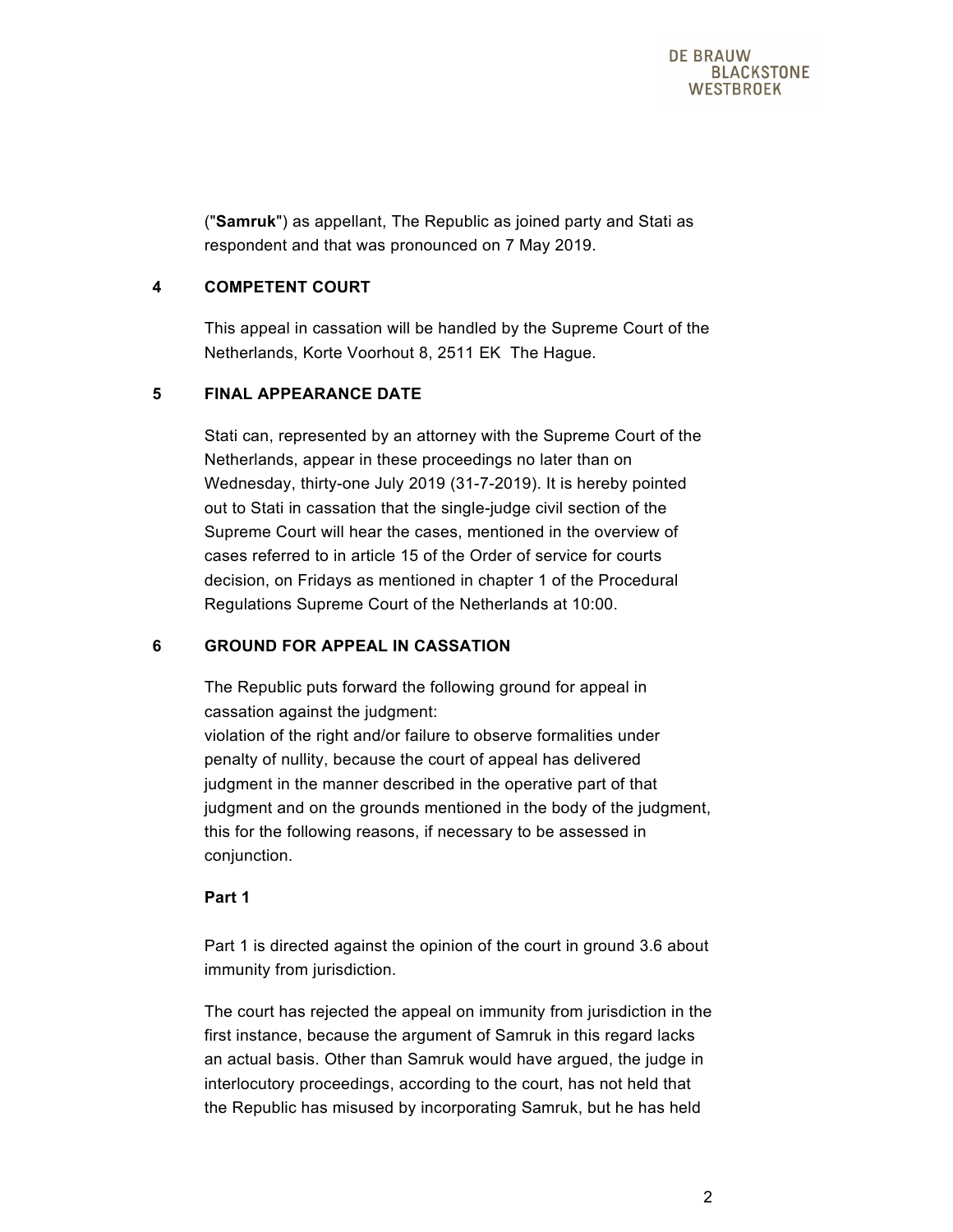that (it is for the time being plausible that) Samruk has misused its principally existing authority to invoke its legal independence in respect of Stati. Furthermore, the appeal miscarries on immunity from jurisdiction according to the court also because it cannot be derived from the nature of the action of Samruk that it hereby performed a typical government task.

- a. By holding in ground 3.6 that the argument of Samruk as regards immunity from jurisdiction lacks actual basis, the court has [sic] from an incomprehensible reading of ground 4.7 the judgment of the judge in interlocutory proceedings and the argument of Samruk directed against it in ground for appeal 13. The argument of ground for appeal 13 is unmistakably aimed at the judgment of the judge in interlocutory proceedings in ground 4.7 that Samruk misuses its principally existing authority to invoke its legal independence in respect of Stati, *because* the Republic has incorporated Samruk to disadvantage creditors. The consideration of the judge in interlocutory proceedings that the Republic has incorporated Samruk to disadvantage creditors therefore supports its decision that there is misuse. Samruk has argued against this supporting consideration that the judge in interlocutory proceedings could not make a judgment about the incorporation of Samruk by the Republic, because immunity from jurisdiction applies in respect of the incorporation.<sup>1</sup> To support this argument of Samruk, the Republic has argued that the question if there is immunity from jurisdiction relates to the manner in which the Republic has incorporated and organized Samruk.<sup>2</sup> In light of this judgment of the judge in interlocutory proceedings and the invoked immunity from jurisdiction against this by Samruk and the Republic, it is incomprehensible that the court holds that ground for appeal 13 lacks an actual basis.
- b. Furthermore, the judgment of the court that there is no immunity from jurisdiction because the fact that Samruk invokes its legal independence qualifies as a commercial activity, is also based on

107.

<sup>1</sup> Statement of appeal, no. 147-148.

<sup>2</sup> Statement after guarantees Republic dated 31 July 2018 ("**Statement after guarantees**"), no.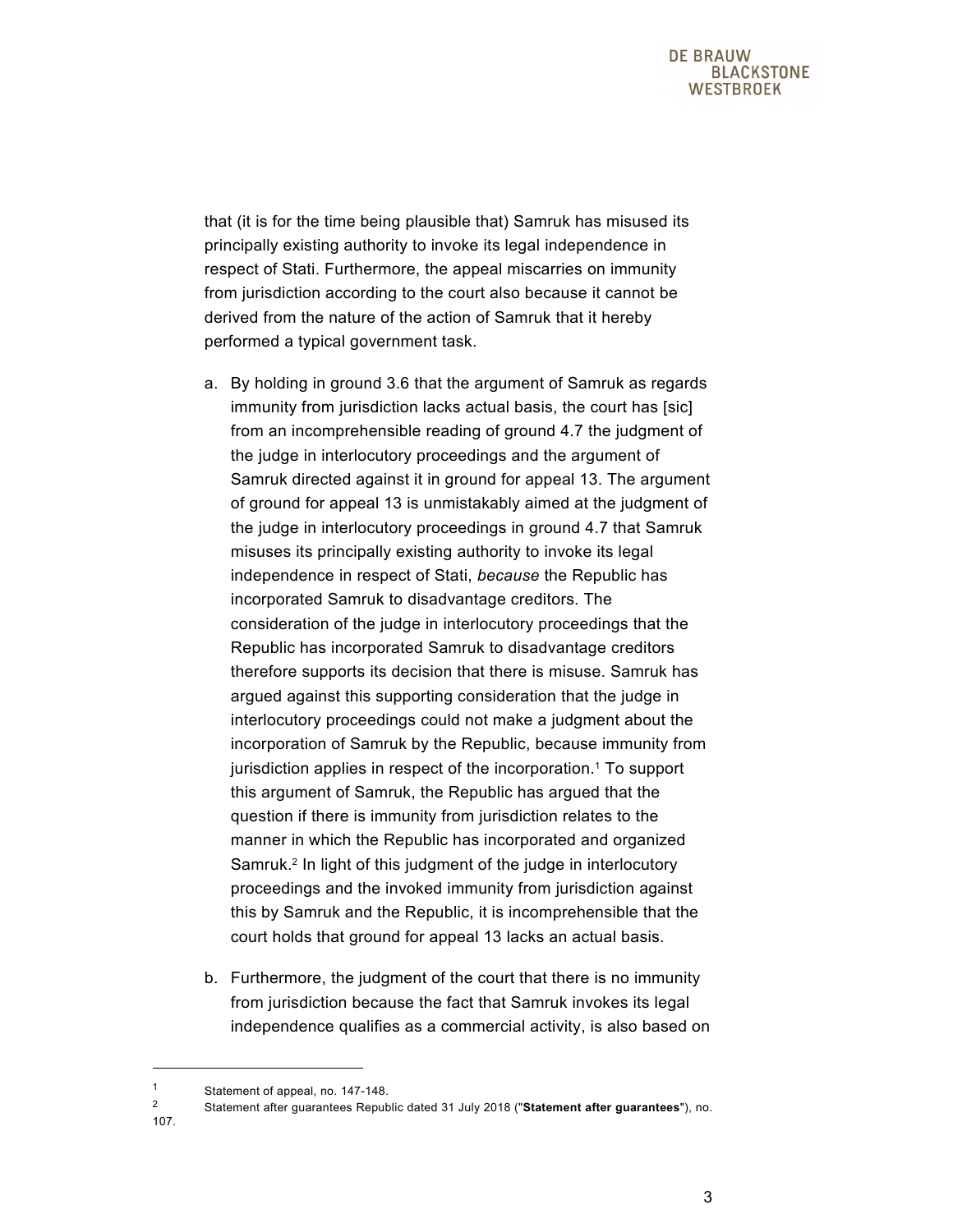an incomprehensible explanation of ground for appeal 13. Ground for appeal 13 after all concerns the actions of the Republic, namely the incorporation of Samruk with as goal (according to the judge in interlocutory proceedings) to disadvantage creditors and not the actions of Samruk. The consideration of the court that "*this action of Samruk*" – Samruk invoking its legal independence – qualifies as a commercial activity, is also incomprehensible. These actions after all do not result from any commercial activity of Samruk. It concerns putting up a defense, namely that it is not liable for debts of the Republic, in the dispute with Stati. Insofar as the court actually referred to "this action of the Republic" with the words "this action of Samruk" and has therefore held that this action of the Republic – the incorporation of Samruk – qualifies as a commercial activity, this judgment is insufficiently substantiated (namely not at all). This is all the more relevant since the Republic pointed out that the goal of the incorporation of Samruk was to increase the national welfare of Kazakhstan.3 The court has failed to respond to this essential assertion.

c. Finally, the judgment of the court in respect of the invoked immunity from jurisdiction is also otherwise incomprehensible. In the present case, Samruk and the Republic have argued that the incorporation and organization of Samruk are extracted from an assessment by the Dutch judge. The court has rejected this argument in ground 3.6 by holding (in short) that not the action of the Republic, but the action of Samruk, is evaluated so that the argument of Samruk lacks an actual basis. Subsequently it has held, however, (in ground 3.10) based on circumstances that concern the manner in which Samruk is incorporated and organized by the Republic that Samruk does not have any factual economic independence and also acts as a means to keep assets of the Republic from claims by its creditors. The court has used these circumstances as a basis for its judgment that there is abuse of rights if Samruk invokes its legal independence. The court has therefore rejected the invoked legal independence by

<sup>3</sup> Statement after guarantees, no. 46 and 47.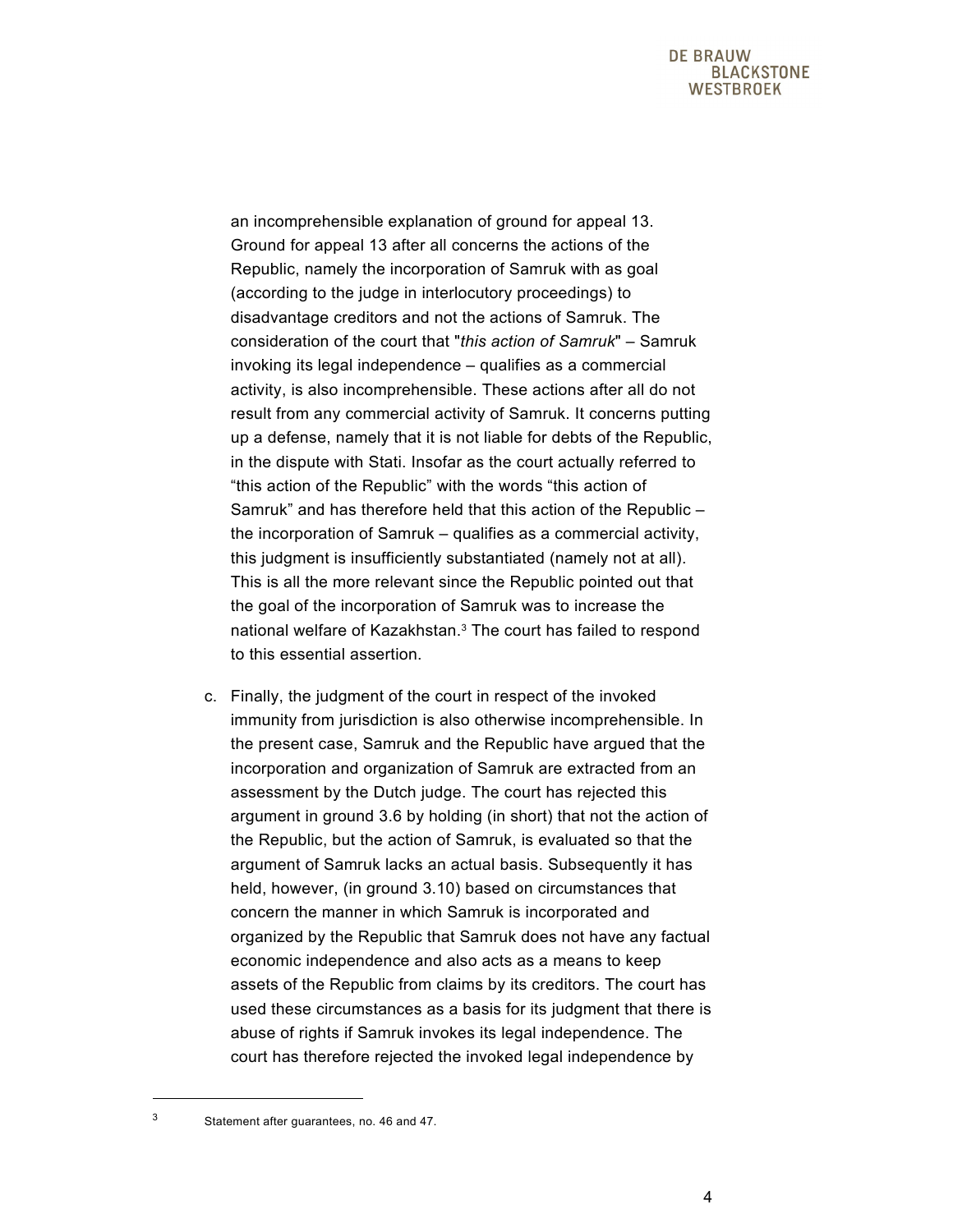Samruk based on considerations that concern the circumstance that and the manner in which Samruk is incorporated and organized by the Republic. Its judgment in ground 3.6 that the argument of Samruk lacks an actual basis, because not the action by the Republic but the action by Samruk is under assessment, is therefore incomprehensible.

## **Part 2**

Part 2 is directed against the opinion of the court in ground 3.7 about immunity from jurisdiction and execution. The court has also set aside the invoked immunity from execution. First, the appeal miscarries according to the court, because the condition under which this argument was conducted by Samruk – namely, that it is identified with the Republic – has not been realized. For the sake of completeness, the court adds that the invoked immunity from execution also miscarries otherwise and this because Stati has succeeded in making it plausible that the immediate destination of the goods (i.e. the shares of Samruk in KMGK) is another than public destination, because another explanation would make it actually impossible for individual creditors such as Stati to assert their rights.

a. The rejection of the invoked immunity from execution of the court in ground 3.7 because the condition of identification is not fulfilled, is incomprehensible. Samruk has unmistakably invoked this in case it would be true that Stati could in principle, apart from the invoked immunity, attach Samruk's shares in KMGK as recourse for its (alleged) claim against the Republic.4 Samruk has hereby assumed that such attachment is only conceivable if identification were accepted. Of course, Samruk did not want to limit its invoked immunity from execution to this case, but invoked this for all cases in which the court would want to confirm the judgment of the judge in interlocutory proceedings, either on the basis of improved grounds or not. This argument therefore also applies to a case such as the present one in which the court has held in ground 3.11 that there is no identification, but has

Statement of appeal, no. 149-158.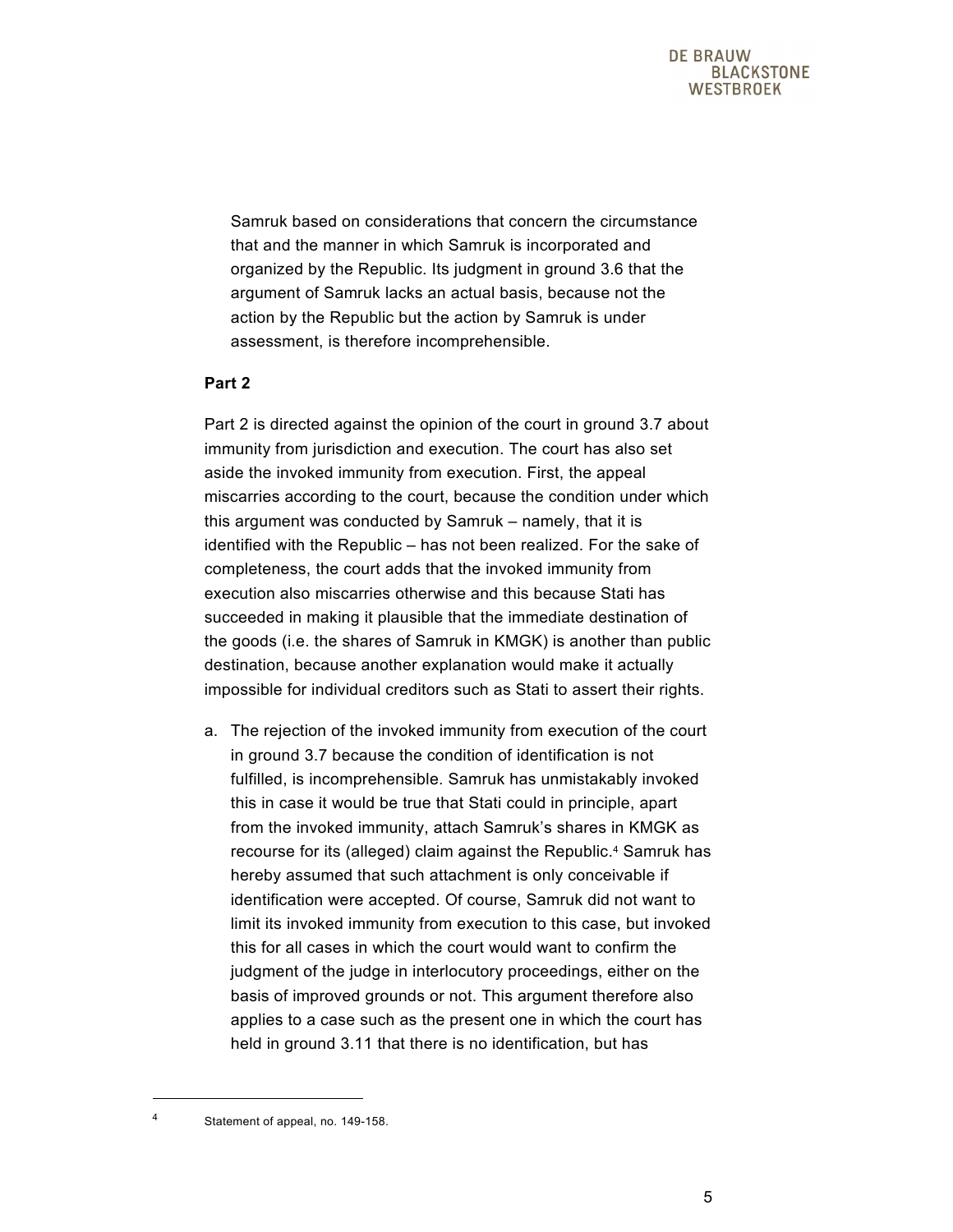subsequently held in ground 3.12 (nevertheless) that Stati can principally also claim the assets of Samruk.

- b. The considerations used by the court for the rejection of the invoked immunity from execution in ground 3.7 has further also shown an incorrect conception of law. The court has failed to appreciate that in the assessment of immunity from execution, it is not about the immediate, but the final destinations of the goods. It comes down to determining if the goods – *in casu* the KMGK shares – are entirely or partially intended for other than public purposes, which means that it must be established how the (proceeds) of these goods<sup>5</sup> will be eventually spent. The fact that Samruk has a commercial purpose in the opinion of the court is in this respect - other than held by the court - therefore irrelevant and also incomprehensible (see subpart 2.c.).
- c. The judgment of the court that Samruk has a commercial purpose is incomprehensible. The Republic has argued – and Stati has not disputed this – that the purpose of Samruk is to increase the national welfare of Kazakhstan. The statements of Samruk and the Republic referred to by the court in ground 3.7 do not change this. At the locations in the procedural documents quoted by the court, Samruk and the Republic have only described that Samruk was established to manage the companies in its portfolio as efficiently as possible, to bring the growth of these companies to an international level and to increase their long-term value. These statements show that Samruk is professionally managed with a goal to increase the value of its participations. The eventual goal remains to generate revenue for the Republic.
- d. Furthermore, the judgment of the court in ground 3.7 that Stati has made it plausible that the destination of the shares of Samruk in KMGK is another than public destination is incomprehensible, or at least insufficiently substantiated. Between the parties it is *in confesso* that when determining the destination of the shares it

<sup>5</sup> The fact that it concerns the proceeds of the shares is at issue between the parties. See Statement of appeal, no. 154; Statement of defense on appeal, no. 154.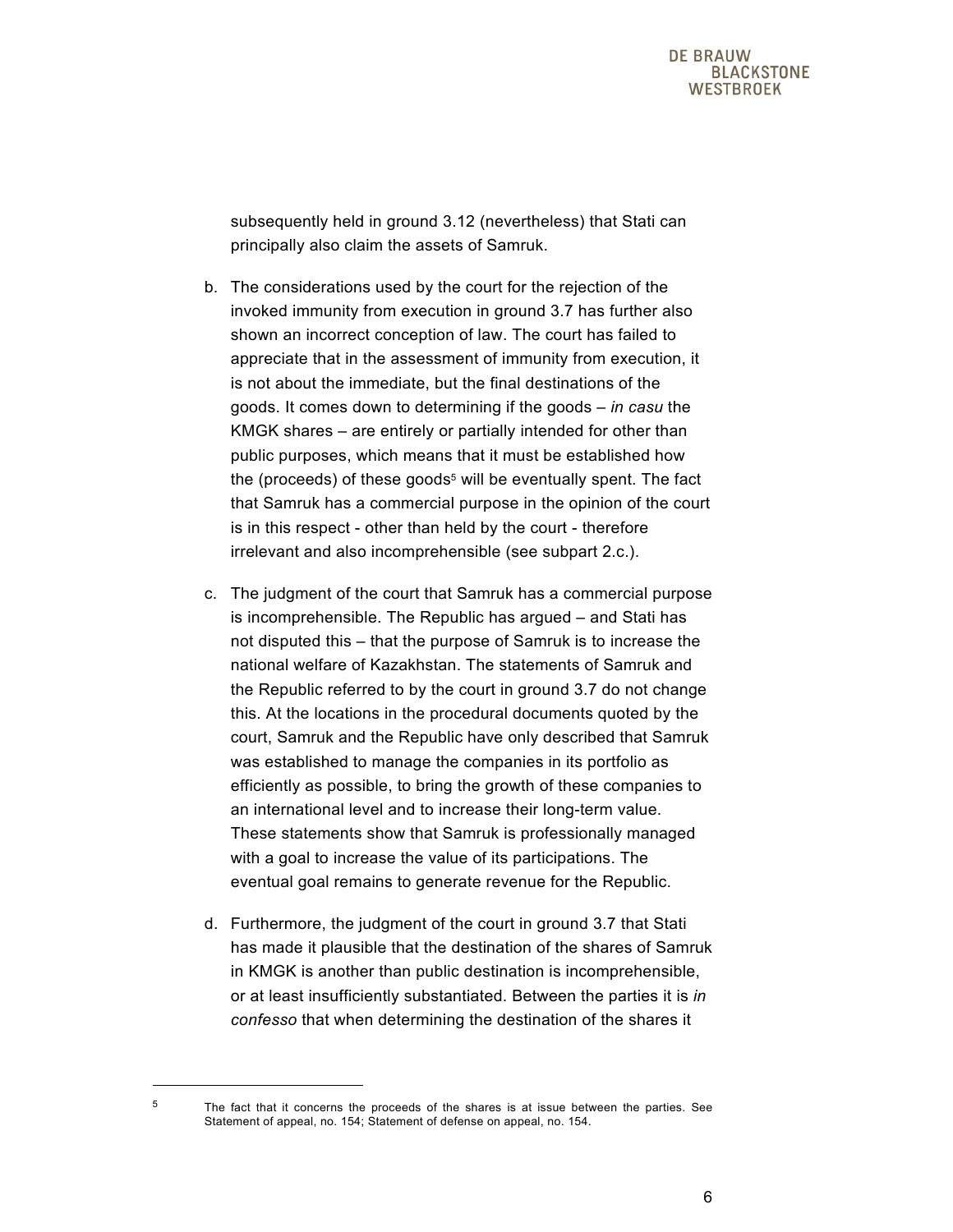concerns the destination of its proceeds.6 These proceeds eventually benefit the state treasury. This is all the more true in light of the argument of the Republic (not contested by Stati) that the purpose of Samruk is to increase the national welfare of Kazakhstan and from which it follows that the purpose of Samruk – other than held by the court – is not commercial.<sup>7</sup>

### **Part 3**

 $\overline{a}$ 

Part 3 is directed against the opinion of the court in ground 3.8 through 3.12, in which the court has held, in short, that according to Kazakh law, there is an exception here on the principal rule that a company such as Samruk is not liable for claims on its shareholders and/or directors (the Republic) because the court considers it plausible for the time being that Samruk according to Kazakh law misuses its (principally existing) authority to invoke its legal independence in respect of Stati and this in view of the determination by the court that (i) Samruk lacks factual economic independence in its relation to the Republic and (ii) according to the court, Samruk in any case materially (also) acts as a means to keep substantial assets of the Republic out of the hands of creditors. According to the court, this means that it has been established that (also) the assets of Samruk, although no creditor of Stati, can in principle be claimed by Stati, and Stati also has no enforceable title against Samruk.

a. This opinion is first of all insufficiently substantiated, because it does not offer insight in the standard used by the court to assess that there is abuse of rights according to Kazakh law. The court establishes that, according to Kazakh law, there can be an exception on the principal rule that a legal person is not liable for the debts of its shareholder(s) and/or director(s), namely in case of abuse of rights. The court subsequently concludes that this exception is applicable here, because Samruk lacks factual economic independence in its relation to the Republic and Samruk (also) acts materially in any case as a means to keep

<sup>6</sup> Statement of appeal, no. 154; Statement of defense on appeal, no. 154.<br> $\frac{7}{4}$  Statement of the guarantees Benublic dated 31 July 2018 ("Statement of

<sup>7</sup> Statement after guarantees Republic dated 31 July 2018 ("**Statement after guarantees**"), no. 46 and 47. See also no. 33 and 34 and 44.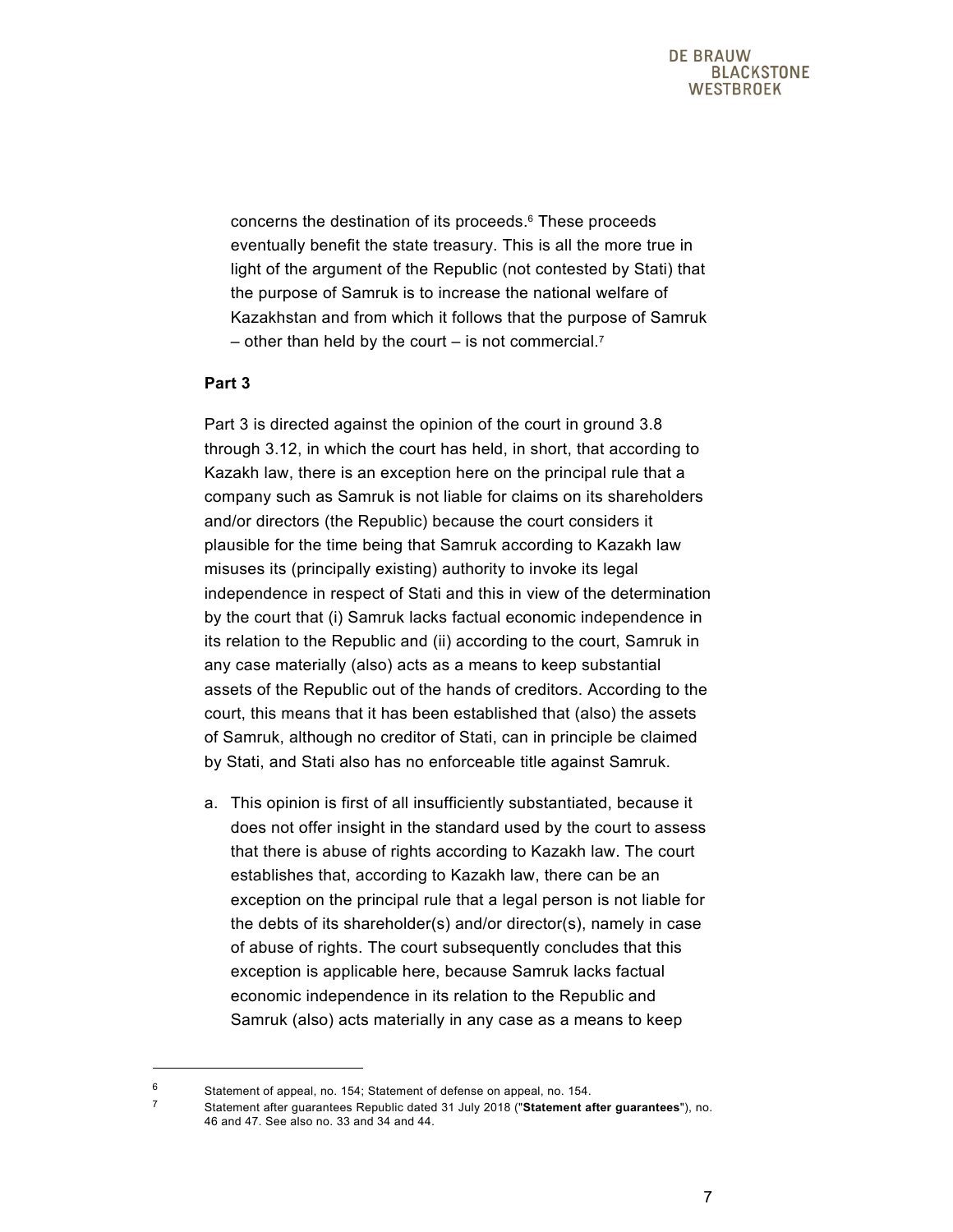substantial assets of the Republic out of the hands of creditors. The court, however, fails to explain on the basis of which rule of Kazakh law there is abuse of rights under these circumstances. The judgment of the court is also insufficiently substantiated since the court explicitly does not consider it relevant for the assessment of what was the (official) purpose of the incorporation of Samruk (and it must therefore be assumed in cassation that there is no purpose to keep the assets from the claims of creditors) and has furthermore concluded that there are no conflating identities between Samruk and the Republic. In light of these judgments, it cannot be understood without any further explanation, which is lacking, that there would be abuse of rights (according to Kazakh law).

Insofar as the judgment of the court must therefore be understood as meaning that the few circumstances (i) that the lack of factual economic independence; and (ii) that Samruk (also) acts as a means to keep substantial assets of the Republic out of the hands of creditors are sufficient to assume the abuse, it is also insufficiently substantiated. This judgment is based on the facts and circumstances included in ground 4.6 of the judgment of the judge in interlocutory proceedings (as quoted in the contested decision, ground 3.10), as well as on the consideration that it is true that the Republic does not manage Samruk, but that it incorporated Samruk and that as sole shareholder and via the Board of Directors and the Management Board has a decisive influence on the policy of Samruk, so that it also has final control over the assets of Samruk and how they are spent. These are, however, all facts and circumstances that directly result from Kazakh legislation<sup>8</sup> and rules of governance that are internationally accepted and approved by the OECD.9 Without further explanation that is missing, it is incomprehensible how circumstances that directly result from Kazakh law and

 $8$  The fact that Samruk is not liable for debts of the Republic results from the Kazakhstan Civil Code ("**Civil Code**") and the Kazakhstan Law on JSCs. See the summons in interlocutory proceedings dated 24 November 2017, no. 13 and following. The circumstance that only the Republic can hold shares in Samruk follows from art. 3 Sovereign Wealth Fund Act.

<sup>9</sup> Statement after guarantees, no. 24, 70, 73 through 75, 91 (first bullet) and 94.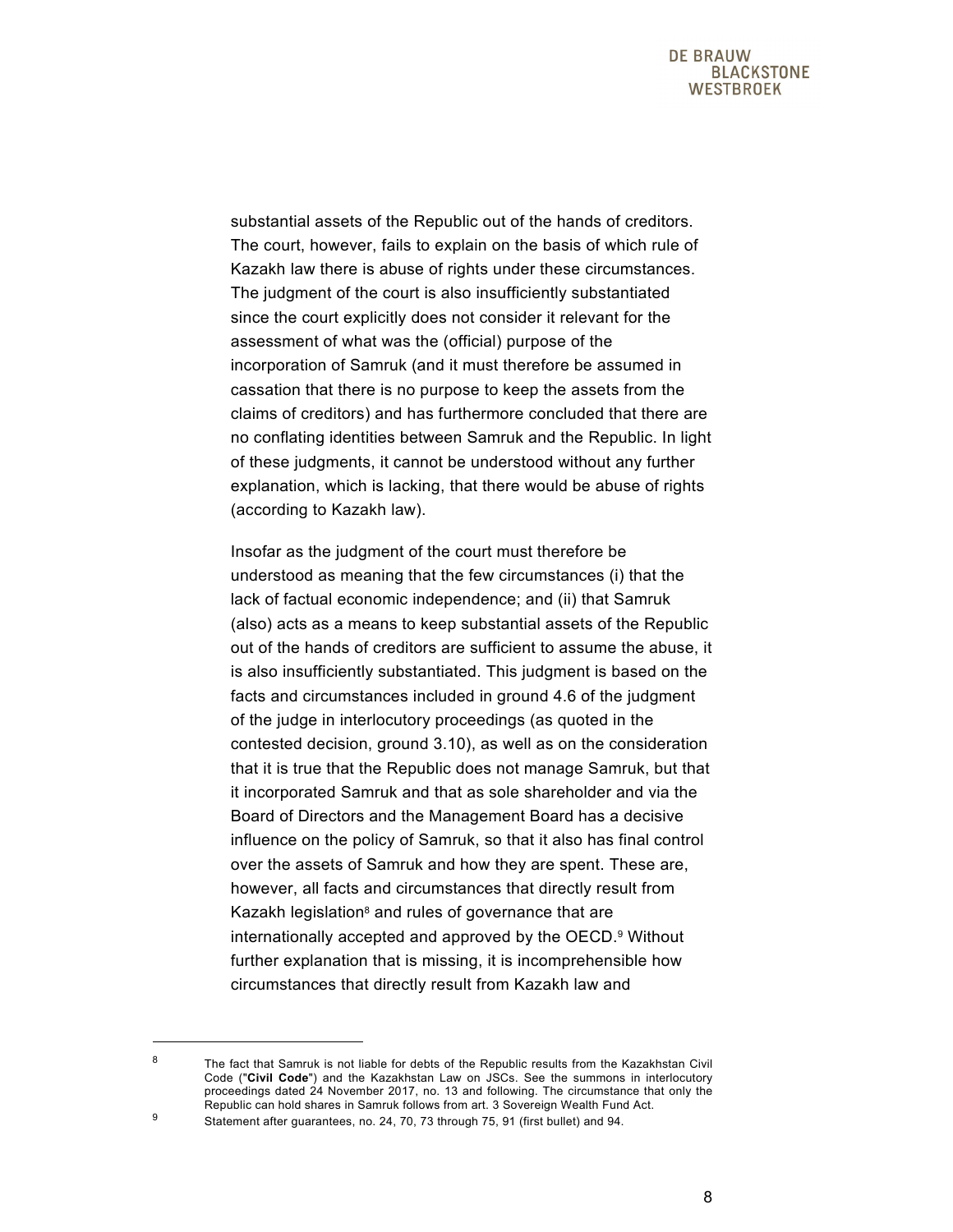internationally accepted rules with regard to governance produce in themselves abuse of rights according to Kazakh law.

- b. The judgment of the court is furthermore insufficiently substantiated, because it also follows from the statements of the parties that (i) the lack of factual economic independence and (ii) the circumstance that Samruk (also) acts as a means to keep substantial assets of the Republic out of the hands of creditors, (in itself) does *not* suffice to assume abuse of rights according to Kazakh law.
	- (i) Samruk pointed out that "having a decisive influence as shareholder who directs management as regards the policy of the company and exercising final control over the assets of this company cannot lead to the qualification 'actually economically dependent'" and that this is certainly no reason to actually undo the legal personality of a company. Samruk pointed out that this applies for most legal persons that form part of an (international) concern. If the circumstances deemed relevant by the court were sufficient for the abuse judgment, this would actually mean the end of the legal personality of companies.10
	- (ii) Furthermore, Samruk has alleged that the fact that the Republic has final control over the assets of Samruk and how these are spent (i) is usual; (ii) with guarantees in place; (iii) is in line with the standards applicable for *Sovereign Wealth Funds* (such as Samruk); and (iv) is also comparable to the final control which a shareholder of, for example, a Dutch private company can exercise over the assets of this company.11
	- (iii) The Republic has pointed out that the incorporation of a legal entity such as Samruk serves a completely legitimate purpose and is internationally accepted. This purpose

<sup>10</sup> Plea notes Samruk in appeal, no. 37.

<sup>11</sup> Statement of appeal, no. 75 through 119, 130 through 132.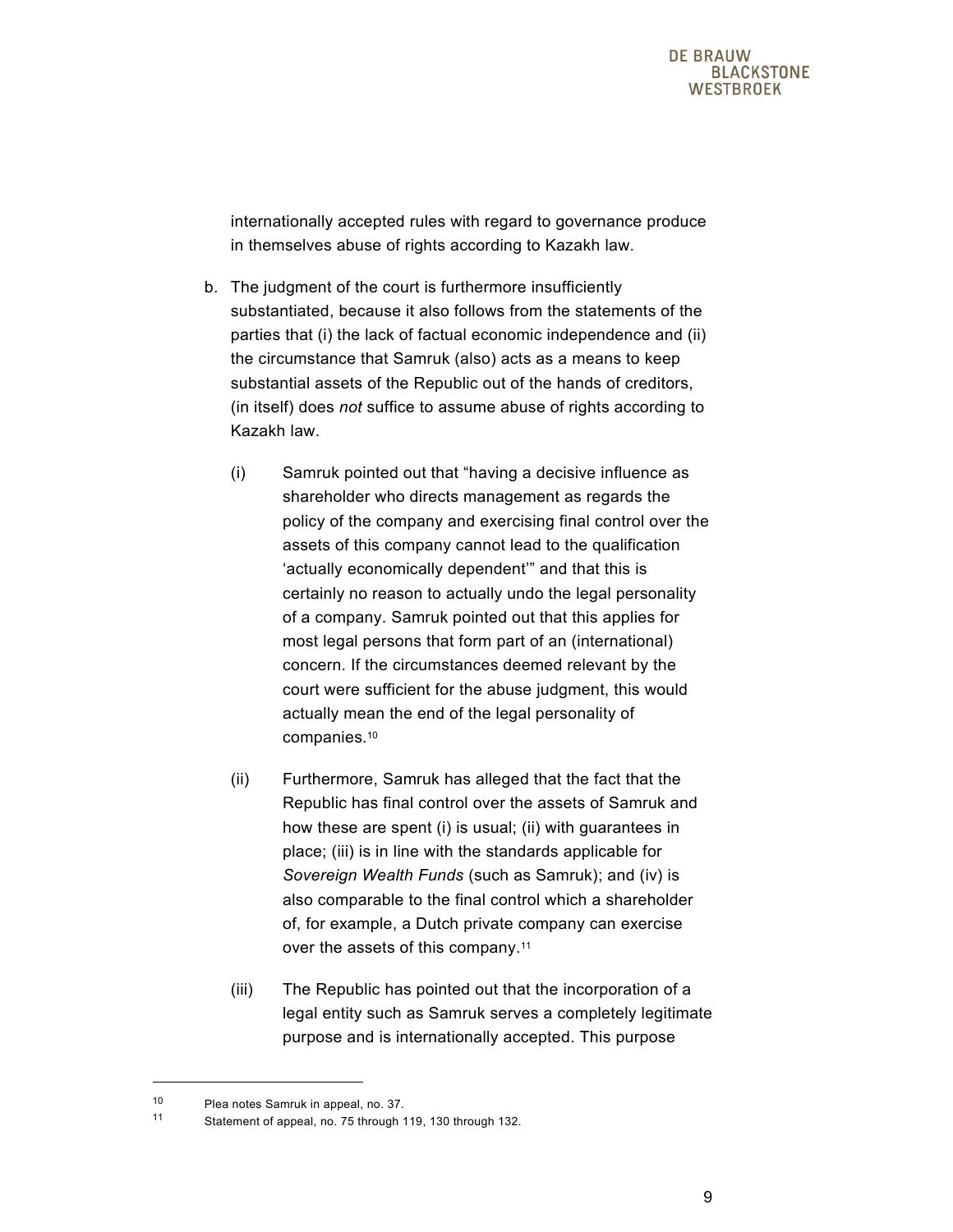concerns the increase of the national property of Kazakhstan by the effective management of the shares in Kazakh state participations held by Samruk. Also the OECD confirms that increasing the value for the society is a completely legitimate purpose for state participations and the control over these participations must be centralized as much as possible in one entity, as also occurred at Samruk.12 Increasing the value for society justifies, according to the OECD, that the state is a shareholder.13 The Republic further pointed out that the governance structure – where the Republic as shareholder has final control over the assets of the company  $-$  is normal and logical.<sup>14</sup>

- (iv) Furthermore, Samruk has alleged that, pursuant to article 8 Civil Code – the determination of Kazakh law on which the court has based its judgment that also, under Kazakh law, a legal person can abuse its rights to invoke legal independence – "*bad faith and the specific actions that involve the abuse*" must be proven.15 Subject to proof of the contrary by the party that invokes abuse, good faith and/or the absence of abuse must be assumed under Kazakh law.16
- (v) Samruk also pointed out that there is no case law under Kazakh law from which it results that the circumstances alleged by the court are sufficient to conclude that invoking legal independence constitutes abuse of rights.17
- (vi) It also follows from the documents that Stati has submitted in these proceedings that more is required to assume abuse of rights than the above-mentioned circumstances deemed relevant by the court. In the first expert opinion of

<sup>12</sup> Statement after guarantees, no. 47 and 48.<br>13 Statement after guarantees, no. 97 and 99.

Statement after guarantees, no. 87 and 88.

<sup>14</sup> Statement after guarantees, no. 88, 89, 92, 95 and 96.

<sup>15</sup> Statement of appeal, no. 120-128 (specifically no. 123 and 124 where a passage from the expert opinion of Suleimenov is included). See also Plea notes Samruk in appeal, no. 60.

<sup>16</sup> Statement of appeal, no. 123-124 and 127.

<sup>17</sup> Plea notes Samruk in appeal, no. 21, 40, 56 and 62.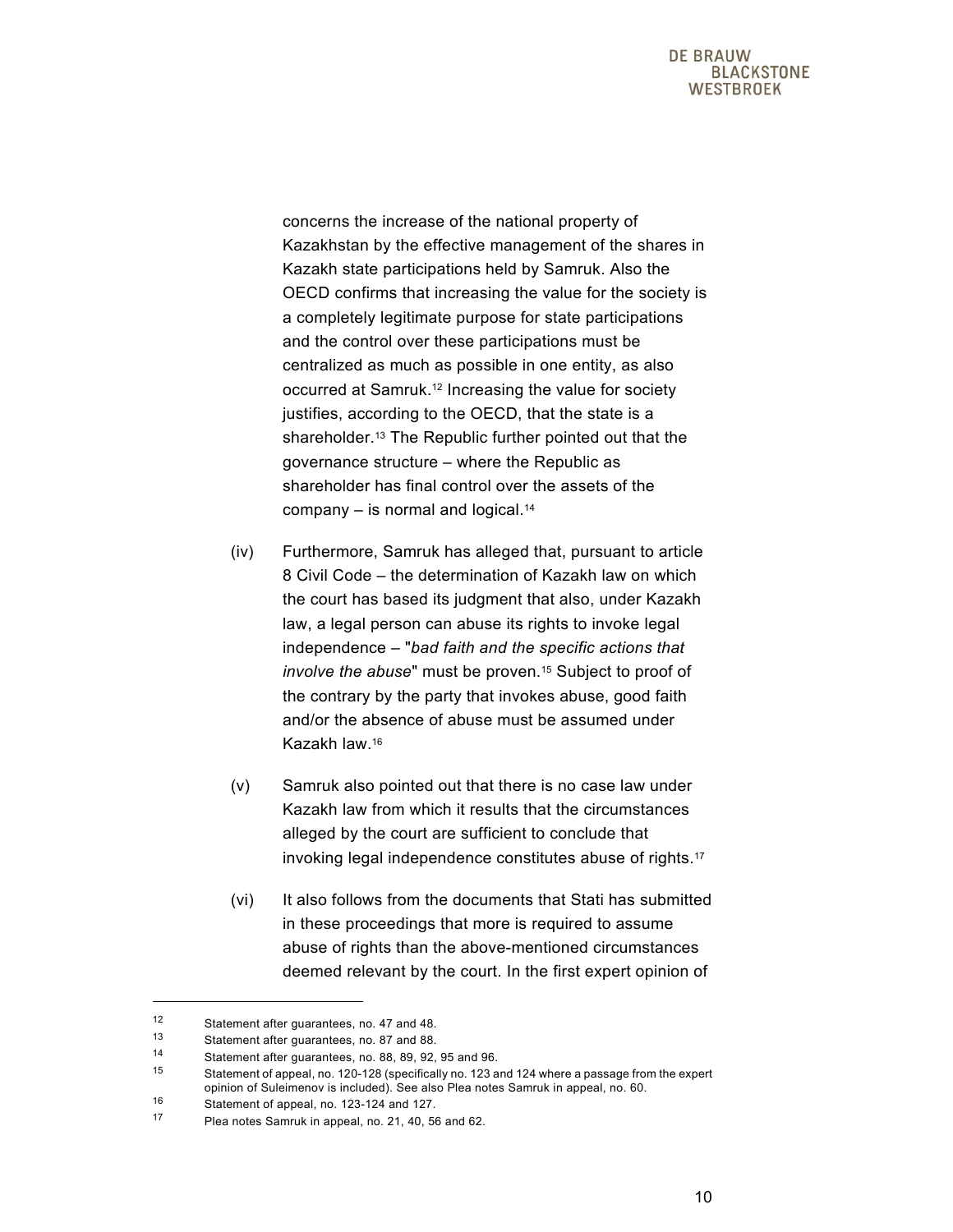Mr. Vataev who was introduced in the case by Stati he notes the following:18

*"in circumstances such as those referred to in the Judgment*  [the judgment of the judge in interlocutory proceedings] *(see 4.6-4.8), including the company (i) being a mere extension from the shareholder from a factual-economic perspective and (ii) having been founded by the shareholder (in part) for purposes of allowing the shareholder to protect its assets from recourse by its creditors, the court may apply Article 8 CCRK in order to deny the company's protection of the right to be treated as a separate entity claimed by that company, as has been done in the Judgment (see 4.9)."* 

[underlining added]

In his second expert opinion, Mr. Vataev subsequently considers the following:19

*"If the right to establish a separate legal entity is exercised not with a genuine and good-faith purpose of limitation of liability, but for the goal of – e.g. – hiding assets and hindering creditors' efforts to recover debts, or the like, this would be an example of exercising the right in contradiction to its purpose, that is, an instance of abuse of the right".* 

[underlining added]

According to the expert introduced by Stati, there must be an action not with a genuine and good-faith purpose of limitation of liability when incorporating the legal person (i.e. Samruk); hindering creditor's efforts to recover debts; and/or the company is founded for purposes of allowing the shareholder (i.e. the Republic) to protect its assets from recourse by its creditors or the like for there to be abuse of the right. Samruk has explicitly pointed out these statements of Stati and his expert Vataev.<sup>20</sup>

It follows from the statement of both parties that the circumstances on which the court bases its judgment are insufficient to assume abuse under Kazakh law. More is required

<sup>18</sup> First expert opinion Vataev dated 19 June 2018, (exhibit 35 Stati), no. 47, also quoted in Statement of defense on appeal, no. 99.

<sup>19</sup> Second expert opinion Vataev, presented as exhibit 59 by Stati, no. 39. Plea notes Samruk in appeal, no. 50.

<sup>20</sup> Plea notes Samruk in appeal, no. 48 - 52.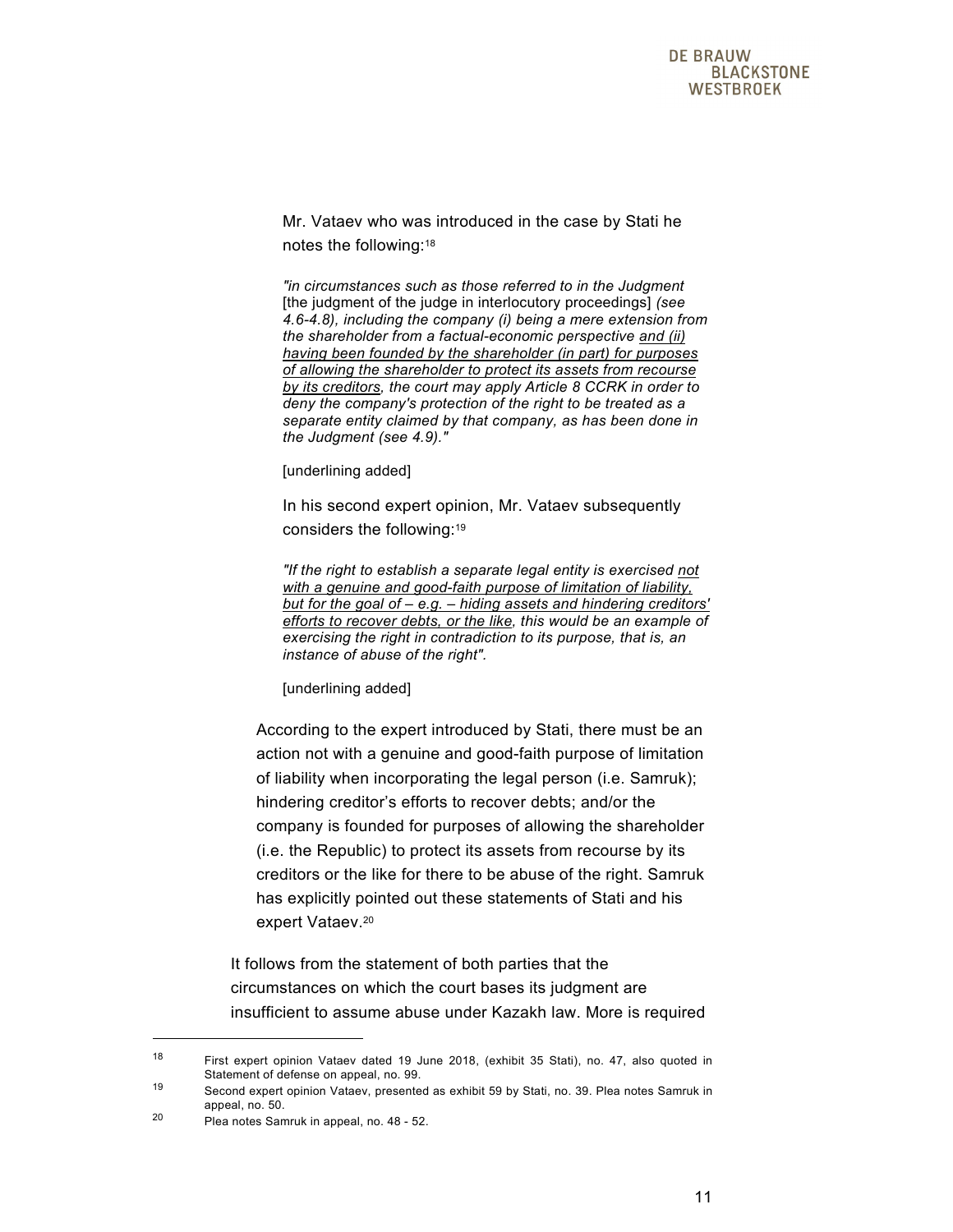for this. According to the expert of Stati, the incorporation of the company must be intended (in short) to frustrate the recourse of the creditors. Such intent has not appeared in this case. The court explicitly leaves unanswered what the intention was of the incorporation of Samruk,<sup>21</sup> so that it is certain in cassation that the Republic did not have the intention here to disadvantage creditors (such as Stati). Furthermore, no illegal actions have been established otherwise by the court, as a result of which – as also argued by Samruk – good faith and/or absence of abuse must be assumed. In light of these statements, the judgment of the court that (nevertheless) there is abuse of rights needed further substantiation.

c. Insofar as the consideration of the court in ground 3.10 – that whatever the (official) purpose of the incorporation of Samruk, it certainly materially (also) acts as means to keep substantial assets of Kazakhstan out of the hands of creditors – must be interpreted as meaning that the court intended to state here that the Republic had a specific (improper) purpose with the incorporation, the judgment of the court is incomprehensible, or at least insufficiently substantiated. The judgment of the court is then first of all inherently contradictory, since the court explicitly considered in ground 3.10 that it does not make a judgment about the purpose of the incorporation of Samruk ("*whatever the (official) purpose of the incorporation of this company may be).* Furthermore, the judgment is insufficiently substantiated in light of the detailed statements of Samruk about the purpose of its incorporation, namely to manage the companies in its portfolio as efficiently as possible and to streamline and expand this portfolio, this with a view to long-term investment results.<sup>22</sup> It follows from this that the incorporation of Samruk was by no means prompted with the purpose of frustrating the recourse by creditors of the Republic.

<sup>&</sup>lt;sup>21</sup> See the contested judgment, ground  $3.10$ .<br><sup>22</sup> Statement of appeal, po. 128, abontor III.1.

Statement of appeal, no. 128, chapter III.1. See also Plea notes of Samruk in first instance, no. 10.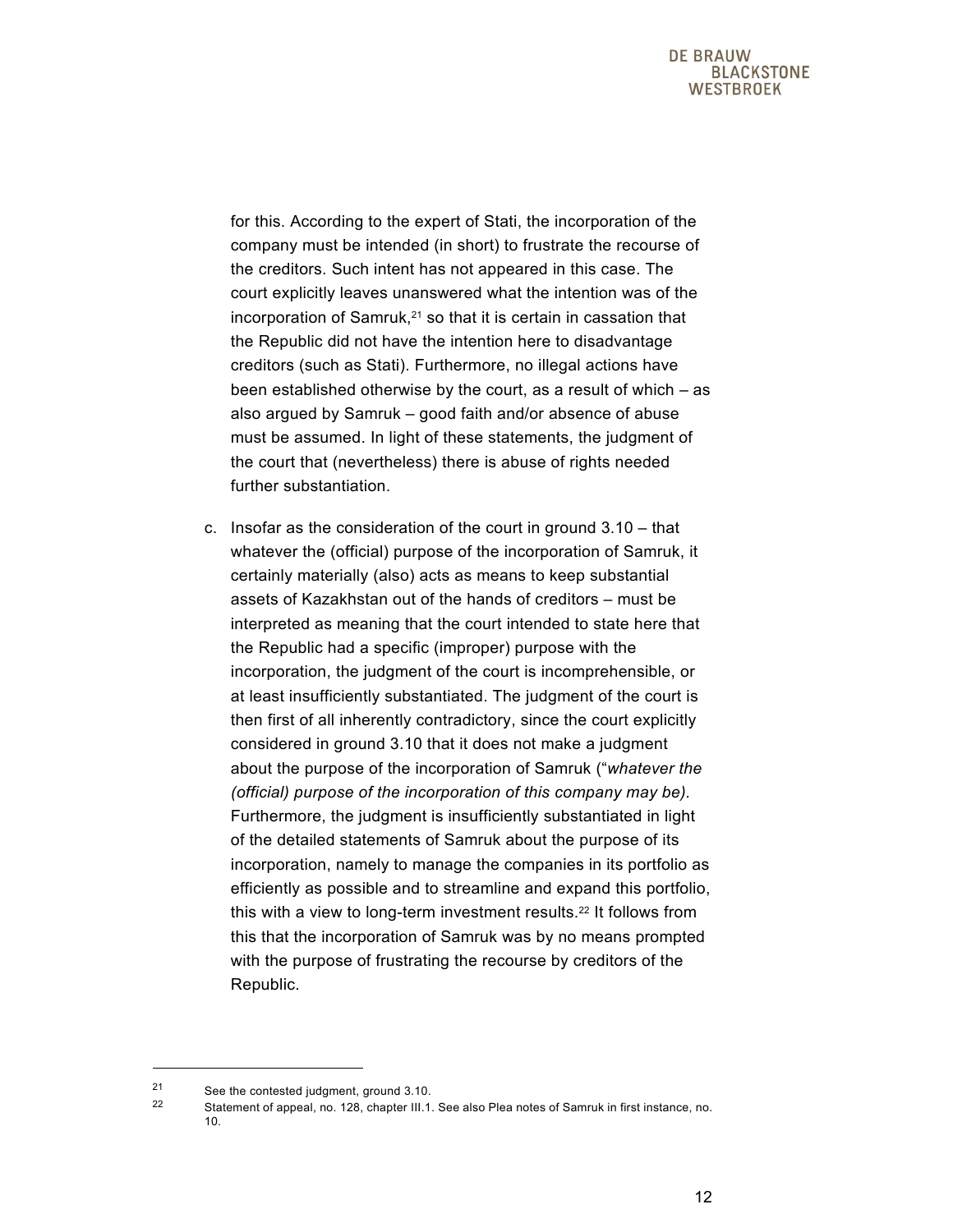- d. Furthermore, the opinion of the court in 3.10 that Samruk lacks factual economic independence in its relation to the Republic in the sense that Samruk can invoke its legal independence in respect of the Republic to conduct its own policy that deviates from (the political representatives in) Kazakhstan, is also insufficiently substantiated. Samruk and the Republic have both extensively substantiated that Samruk does have independence in respect of the Republic within the normal and internationally accepted limits. They have stated the following to this effect.
	- (vii) In the provisions on the governance of Samruk laid down in a specific agreement with a view to good governance between Samruk and the Republic (the Agreement on Cooperation ("**AoC**")) and in a Corporate Governance Code prepared with the assistance of PwC and approved by the OECD – it is laid down that the Republic cannot engage in the management of Samruk other than as shareholder or through its representatives on the Board of Directors of Samruk:23

*"The Government governs the Fund solely through exercising its powers of the Sole Shareholder of the Fund […] and through its representation on the Fund's Board of Directors"* 

- (viii) It is also stipulated in the AoC that the Board of Directors of Samruk is completely independent in taking decisions and performing actions within its authorities.24
- (ix) The strategy of Samruk is defined by the Board of Directors of Samruk and only after this submitted for approval to the shareholder.25
- (x) Samruk has complete operational autonomy and does not get involved in daily activities:26

l

<sup>23</sup> Statement after guarantees, no. 91 (first bullet). See further no. 24, 70, 73 through 75 and 94.

Statement after guarantees, no. 72, 91 (third and fourth bullet) and 94.

<sup>25</sup> Statement after guarantees, no. 91 (second bullet).<br>26 Statement after guarantees, no. 24, 71 and 04. The

<sup>26</sup> Statement after guarantees, no. 24, 71 and 94. The quote is included in no. 71 and comes from the AoC, art. 3.2.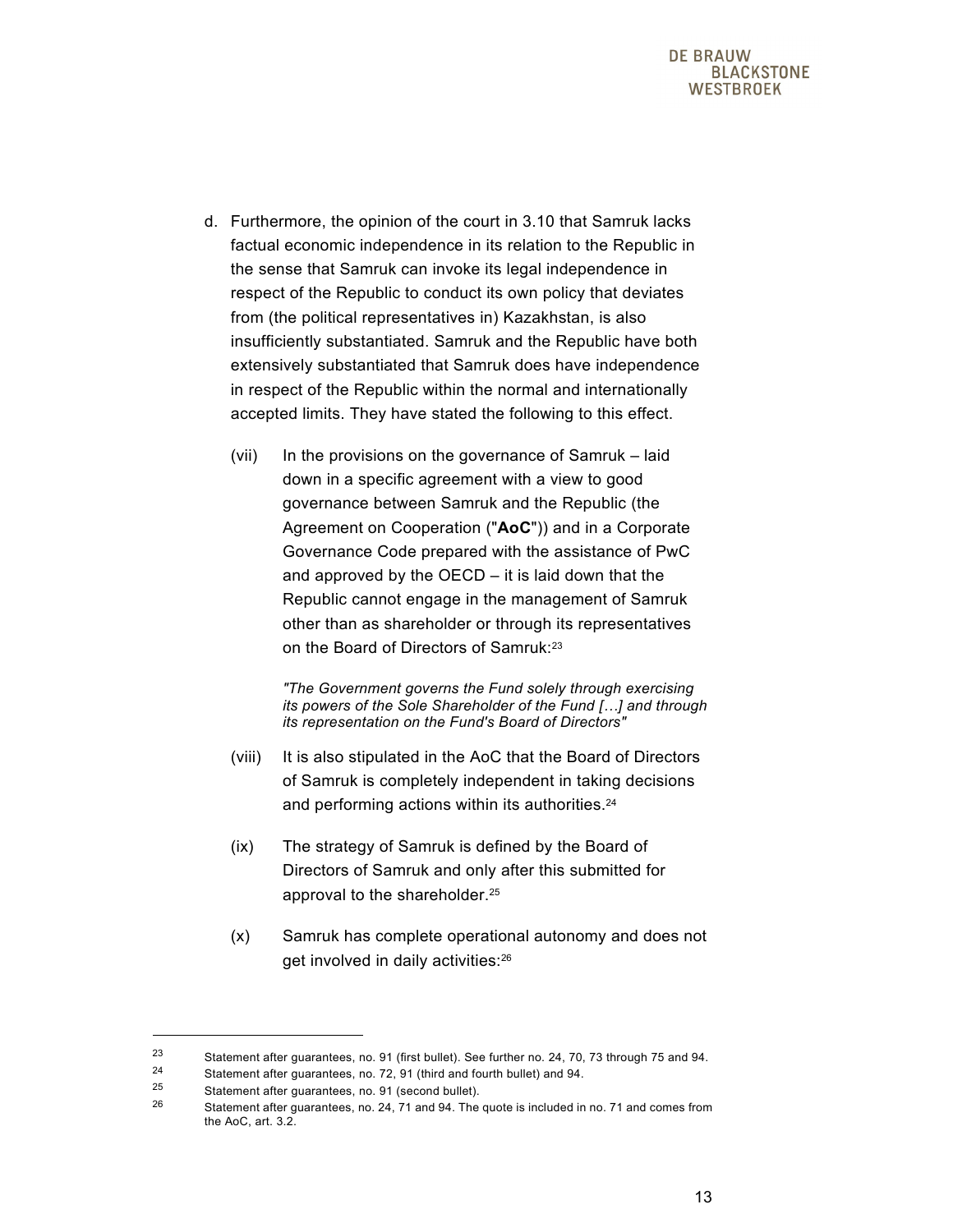*"The Government grants the Fund* [Samruk] *as commercial shareholder/company complete operational autonomy within limitations provided in the legislation of the Republic of Kazakhstan and the Bye-Laws of the Fund.*"

- (xi) Samruk is managed by a Board of Directors, of which 40% are independent managing directors who also determine the strategy of Samruk. These are currently three independent managing directors with a strong track record in international business life.27
- (xii) Witness statements of the three independent managing directors show that if there were objections or concerns in the past with regard to intended decisions, these decisions were not made before they were corrected or adjusted to address the objections or concerns.28
- (xiii) It further follows from the articles of incorporation of Samruk that the purpose of Samruk is "*to increase the national welfare of the Republic of Kazakhstan by increasing the long-term value (value) of the organizations that are members of the Fund Group* [Samruk] *and effectively managing the assets are part of the Fund group"*.29 It also follows from this that Samruk has a factual-economic independent purpose, namely to increase and effectively manage the longterm value of the interests held (cfr. Article 4 of the Kazakhstan Law on the National Welfare Fund).<sup>30</sup> The fact that the Republic eventually profits from this, does not affect this purpose.
- (xiv) Finally, Samruk pointed out that the Republic is not entitled to the assets of Samruk. This also follows from article 3.1 (second sentence) which Samruk also pointed out and which provides that "[th]*e company*

l

<sup>27</sup> Statement after guarantees, no. 25, 62 through 64 and 94.

<sup>28</sup> Plea notes Republic in appeal dated 13 March 2019, no. 26.

<sup>29</sup> Statement after guarantees, no. 91 (fifth bullet).<br> $29$  Ag also guated in the unit on planeling of Semanth

As also quoted in the written pleading of Samruk in first instance dated 05 December 2017, no. 10.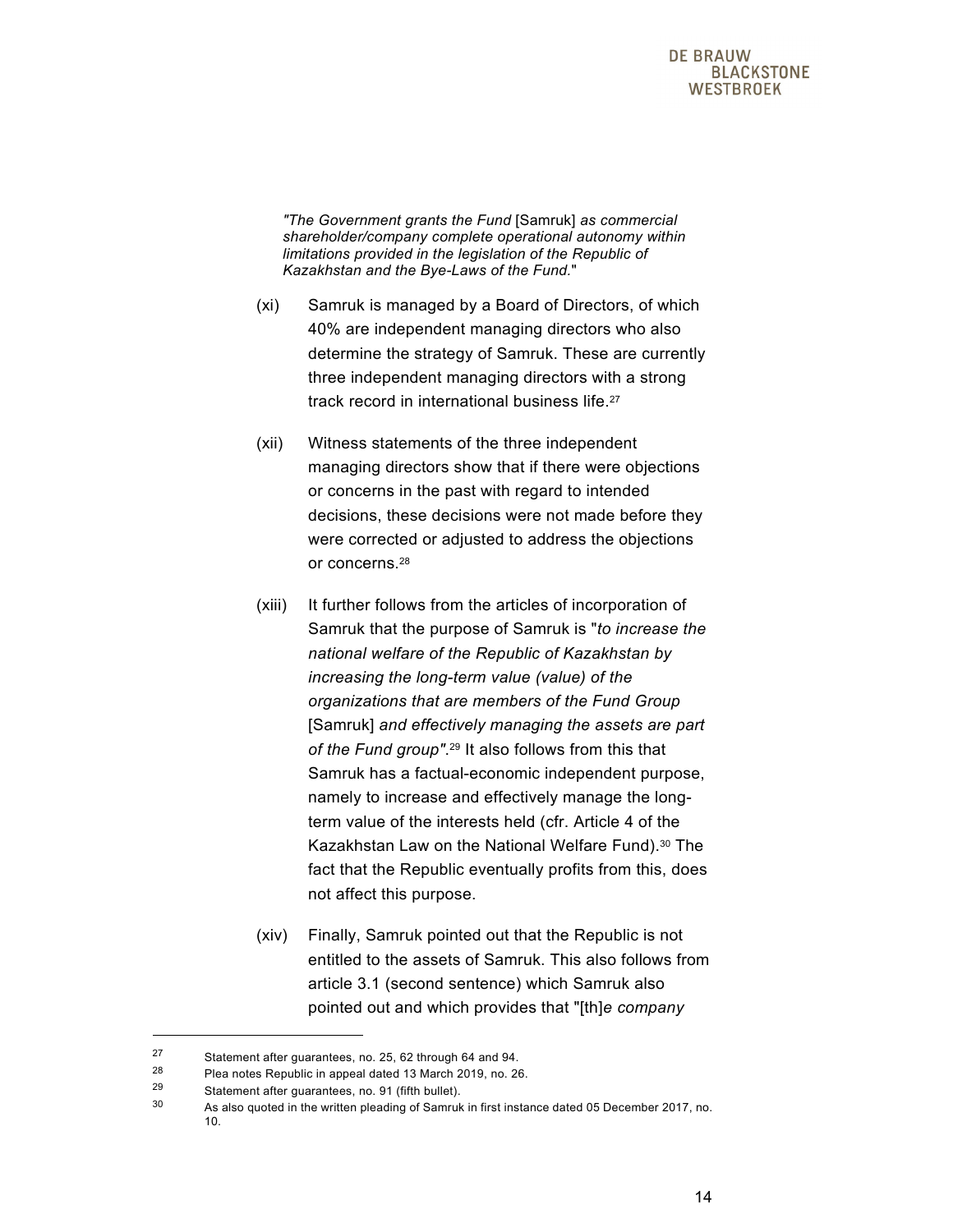[read: Samruk] […] [has] *properties that are separate from the property of its shareholders* (read: the Republic).31

It follows from the statements of Samruk and the Republic that Samruk has a factual-economic independent purpose and that it also operates economically independently in practice. The Republic has of course a large influence as sole shareholder, but this influence occurs in the usual way – as shareholder. This is all completely common – both in Kazakhstan, the Netherlands and internationally – and approved by the OECD, and is not different from that applicable for all companies with a major or sole shareholder. Without further explanation that is missing, it is therefore incomprehensible that the court has nevertheless accepted that Samruk lacks factual economic independence. Also insufficiently substantiated is the judgment of the court that Samruk also acts as a means to keep substantial assets of the Republic out of the hands of creditors by holding shares in a number of important Kazakh state participations which, if Samruk can invoke its legal independence in respect of a creditor of the Republic, are not eligible for recourse by this creditor, although the Republic exercises final control, since this builds on the insufficiently substantiated opinion that Samruk lacks legal independence.

e. The opinion of the court in ground 3.12 that the assets of Samruk, although it is not a debtor of Stati, are in principle eligible for recourse by Stati even though it has no enforceable title in respect of Samruk builds on the opinion of the court in ground 3.8 through 3.11 and cannot therefore be upheld either. This opinion is also incomprehensible. Without further explanation, which is missing, it is incomprehensible on which legal provision of Kazakh law the court has based its opinion that abuse leads to the fact that Stati could also have recourse to the assets of Samruk without enforceable title. As also recognized by the court and alleged by Samruk and the Republic, Kazakh law

<sup>31</sup> Summons in interlocutory proceedings, no. 22.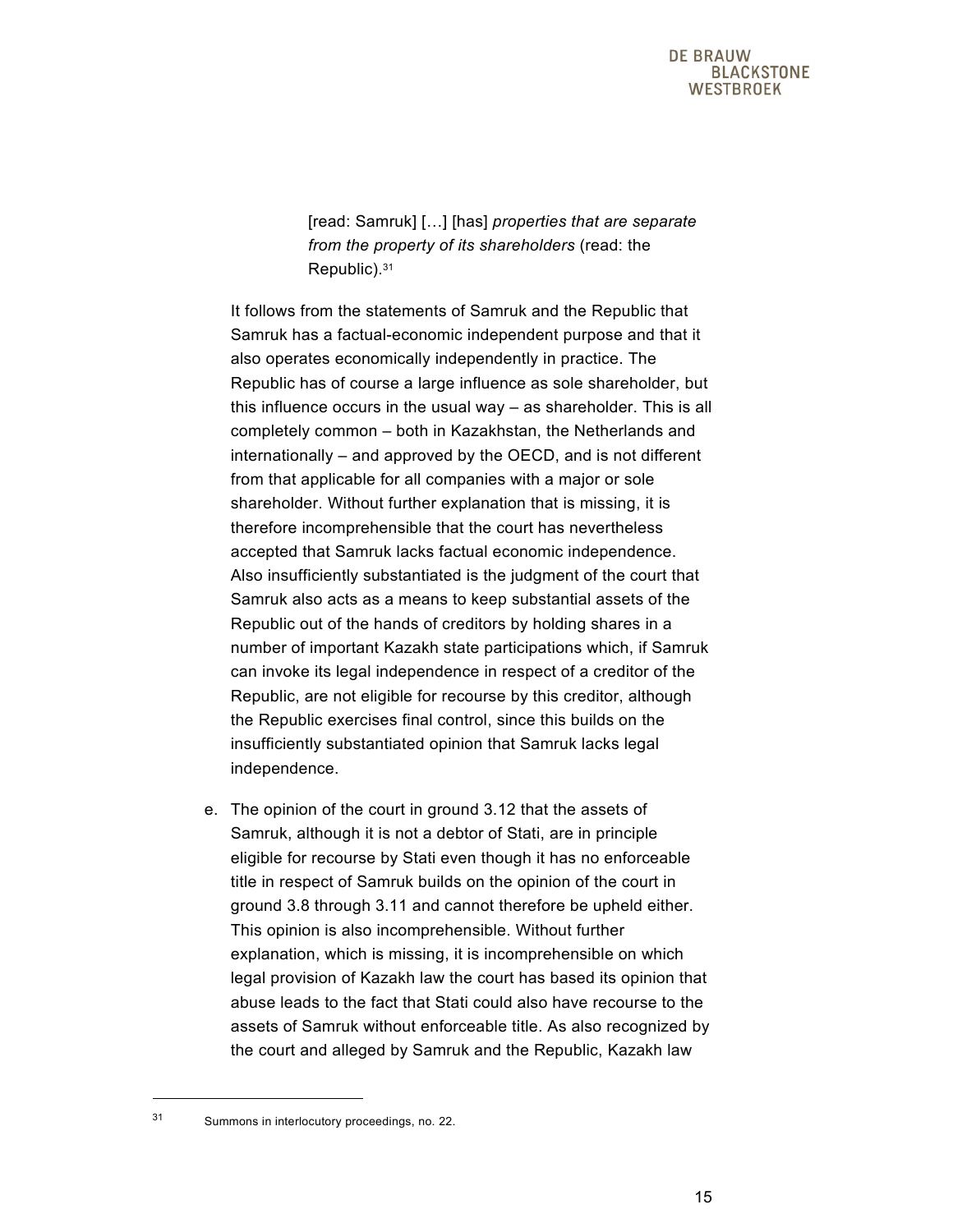does not know any legal concept that would make such a story possible. On the contrary, Samruk has pointed out – and Stati has also recognized<sup>32</sup> – that, according to Kazakh law, no single basis exists for, nor is it known based on Kazakh law that a Joint Stock Company – such as Samruk – is liable for debts of its shareholder.<sup>33</sup> Samruk has also pointed out that a JSC such as Samruk is not liable for the debts of its shareholder.<sup>34</sup> Without further explanation, which is missing, it is incomprehensible that the court nevertheless held that abuse of an invoked legal independence leads to the fact (under Kazakh law) that Stati can have recourse on the assets of Samruk even though it has no enforceable title against it.

# **7 CONCLUSION**

Based on this ground, the Republic demands that the Supreme Court sets aside the contested judgment and decides further as it deems appropriate. The Republic further demands that Stati is jointly and severally ordered to pay the procedural costs, to be increased with the statutory interest as referred to in article 6:119 Civil Code as of fourteen days after the date of the judgment.

l

 $32$  Plea notes Stati in first instance, no. 47.<br> $33$  Statement of anneal no. 71 through 73.

Statement of appeal, no. 71 through 73 and 121.

<sup>34</sup> Statement of appeal, no. 48 through 58.